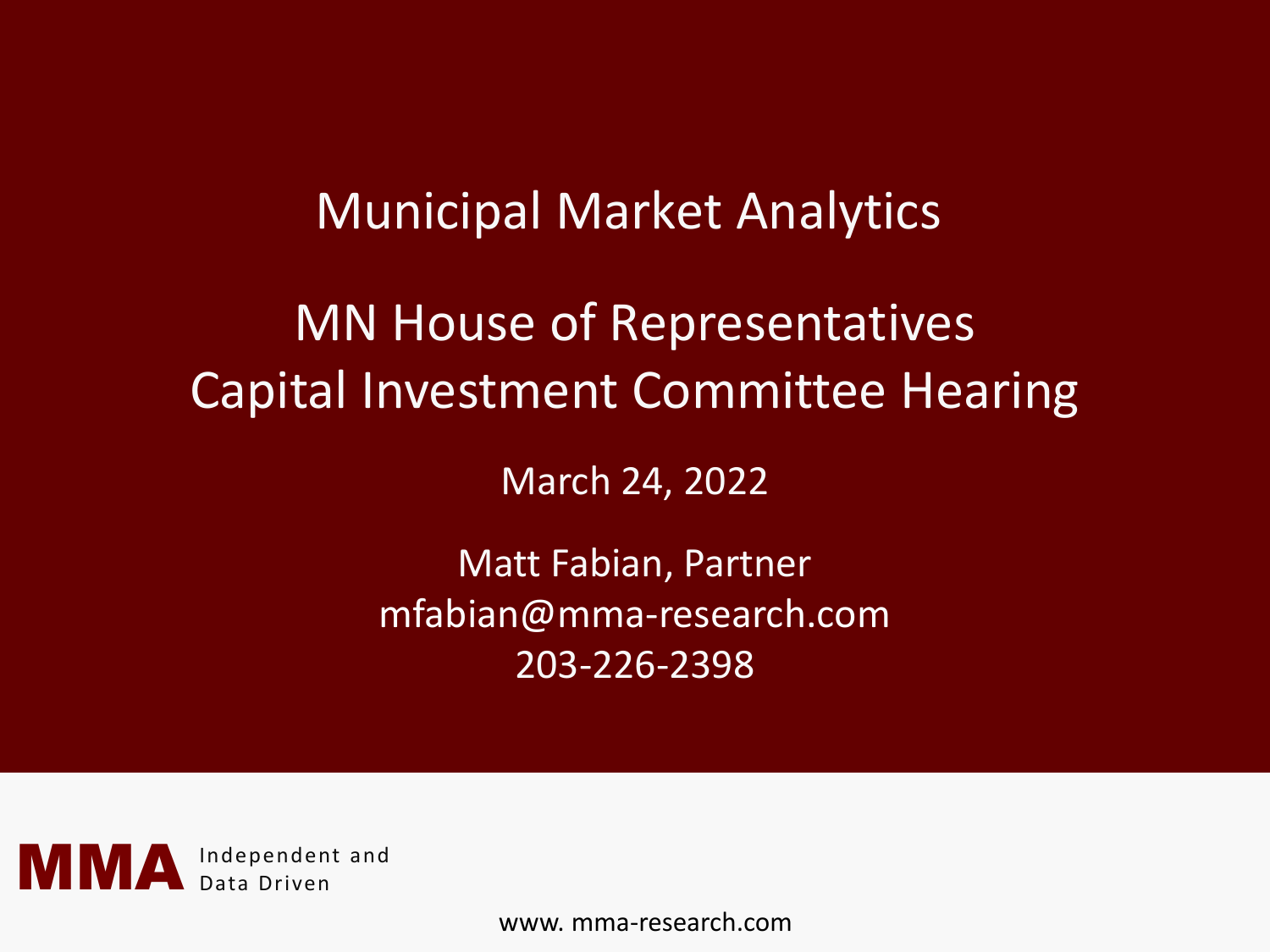

## **Despite rising bond yields in 2022, tax-exempt borrowing rates are still low (and tightly clustered) by historical standards**

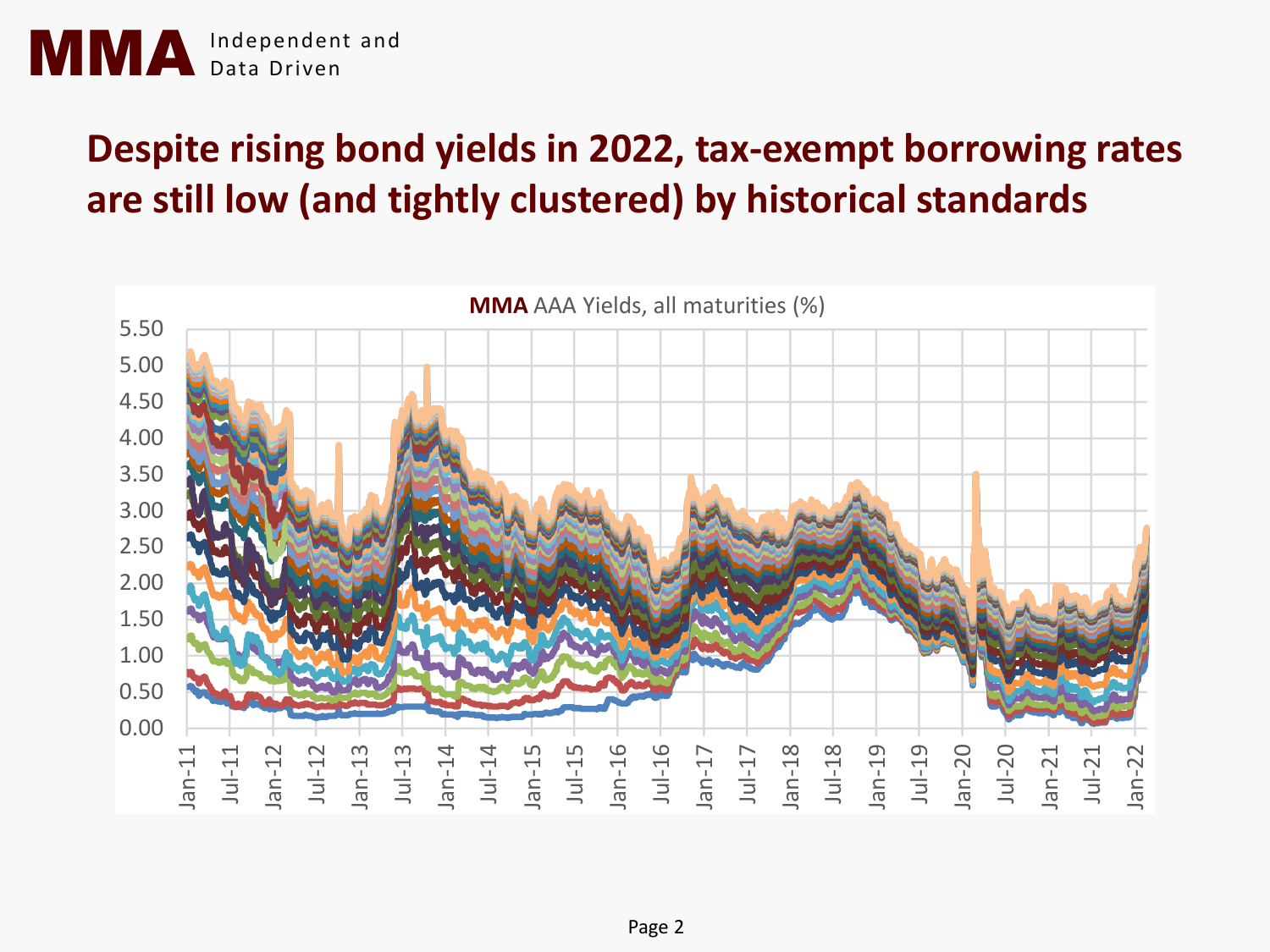

## **This reflects, mostly, scarcity; state and local borrowers haven't borrowed very much for new projects in recent years**

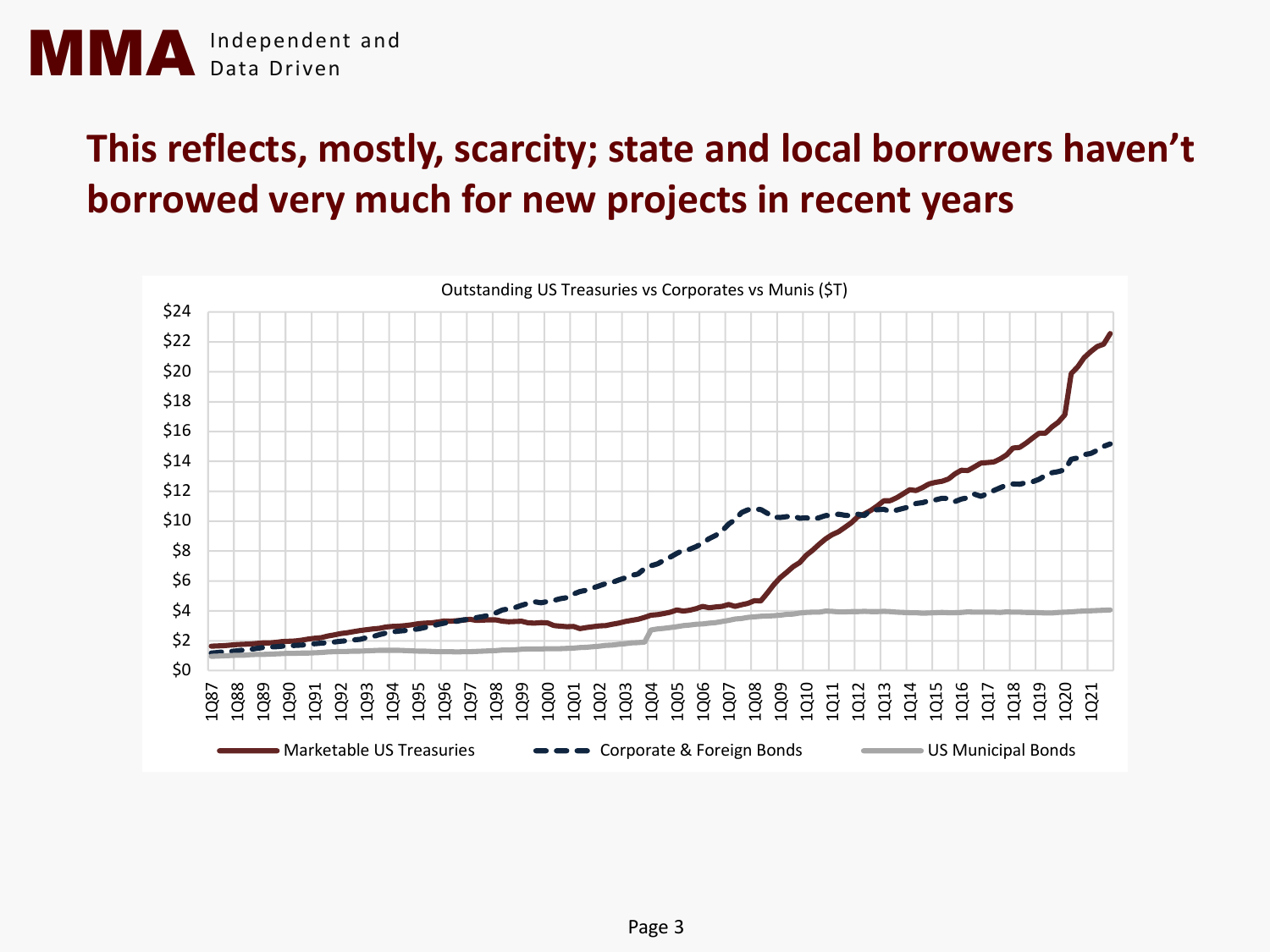## **And because the municipal default rate is extremely low, even considering Puerto Rico's defaults**

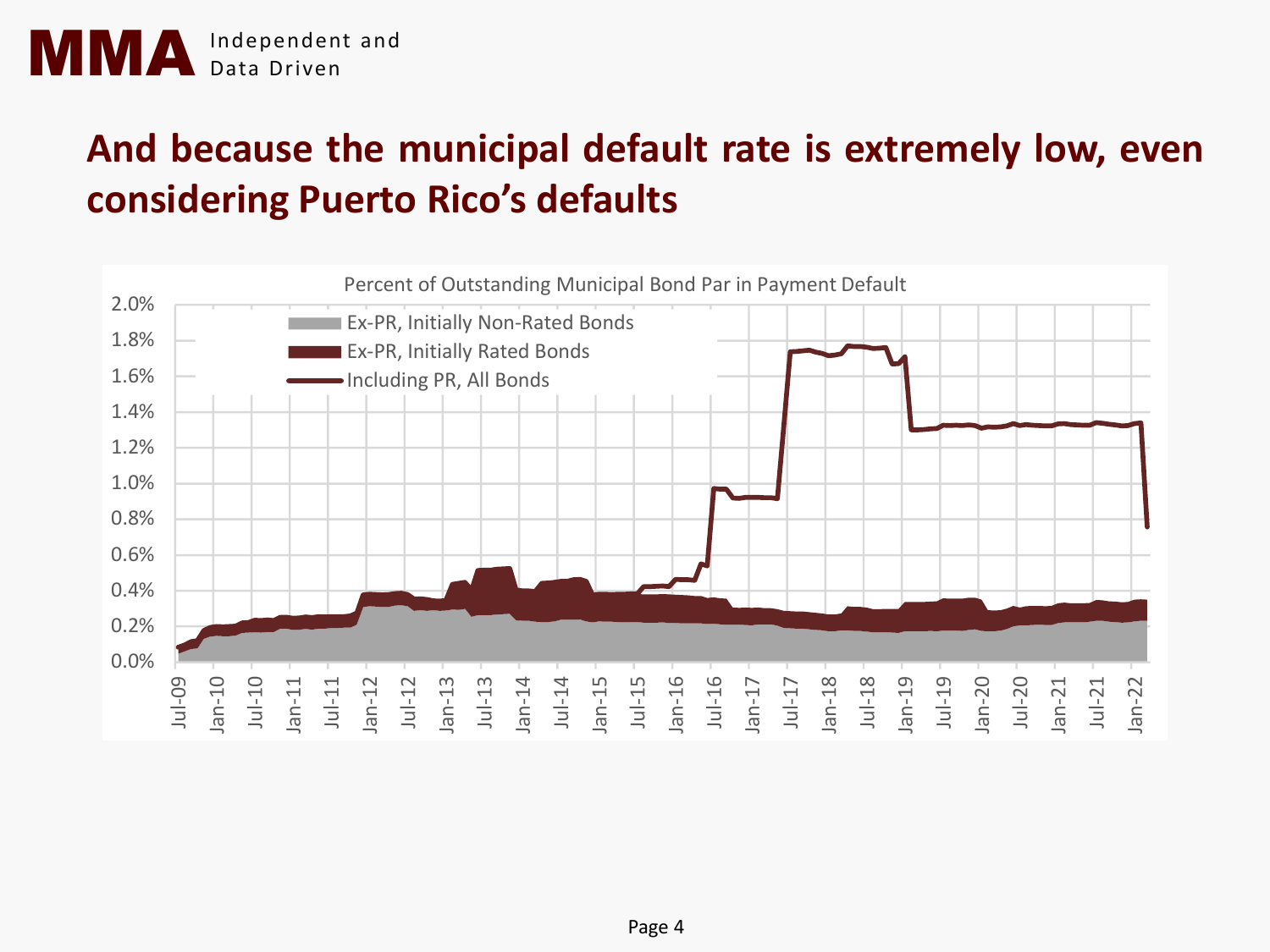### **Scarcity & confidence encourage investors to absorb issuers' climate risk**

- Despite the rhetoric from large investors that climate change is a critical element of their investment policies, there is little to no evidence that a climate penalty has been applied to borrowers (issuers) who have measurably high climate risks
- Instead, investors have utilized idiosyncratic risk management tools (highly diversified funds, high yield strategies, ultra-high net worth investors, ETFs) to digest the risk of climate-affected credits defaulting
- These strategies, and market function in general, would be in jeopardy if climate change risks become systemic (i.e., disrupting a material number of debt service payments at the same time in the same way)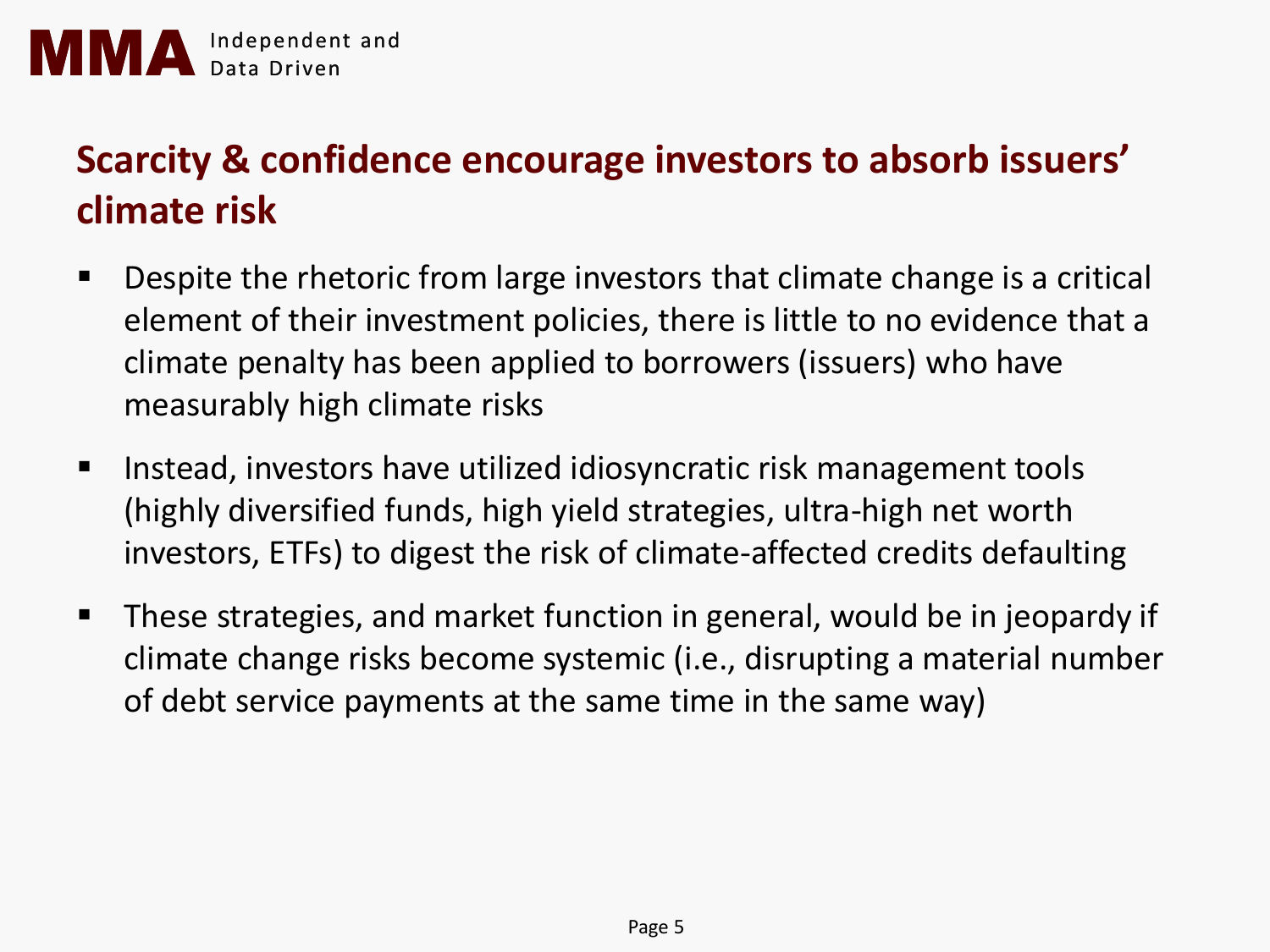

#### **Distributed data likely to create change**

- Borrower disclosure of risks has been non-systematic; will likely improve, likely through regulatory (i.e., SEC enforcement) action
- The Government Finance Officers Association (GFOA) has taken a step to open dialogue with investors, bankers and regulators regarding disclosure of climate risks; climate data can be utilized in the proper planning of projects to benefit stakeholders, including investors
- Still, the best and most robust data are likely to come from third parties, limiting issuers' control over the information investors use to make allocation decisions
- Improvement and change in third-party data sources are unpredictable and could be rapid, with immediate downstream effects on pricing, etc.
- **Issuers must not only understand general climate risks in their portfolio but also how third-party data sources are changing**